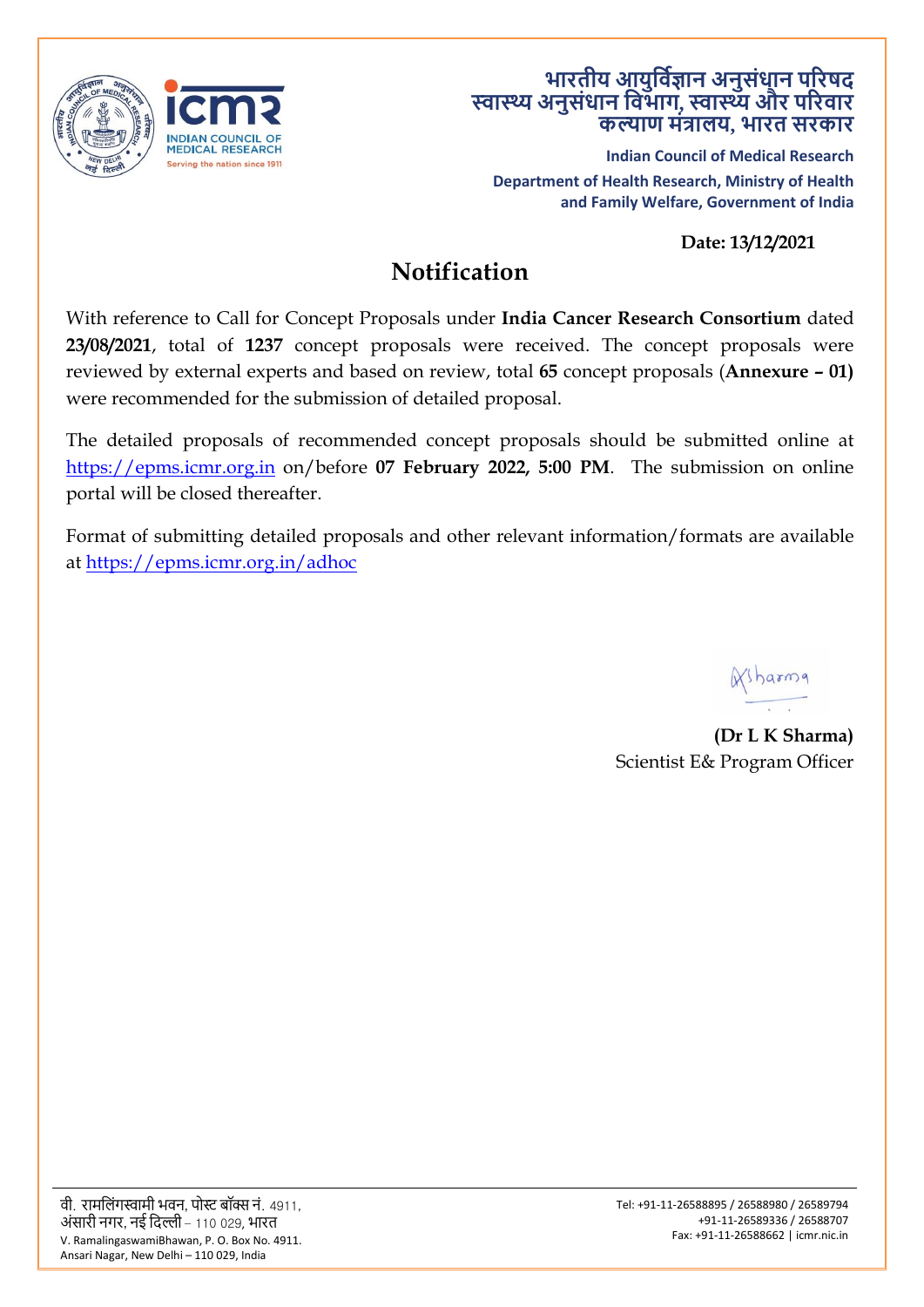

# **Annexure - 01**

# **List of recommended concept proposals for submission of detailed proposal with reference to Call for Concept Proposals under India Cancer Research Consortium dated 23/08/2021**

### **Prevention & Epidemiology (10)**

| Concept<br><b>Proposal ID</b> | <b>Concept</b><br>Proposal ID | Concept<br><b>Proposal ID</b> | Concept<br><b>Proposal ID</b> | Concept<br><b>Proposal ID</b> |
|-------------------------------|-------------------------------|-------------------------------|-------------------------------|-------------------------------|
| 2021-6734                     | 2021-6905                     | 2021-7227                     | 2021-7471                     | 2021-7809                     |
| 2021-6801                     | 2021-7116                     | 2021-7405                     | 2021-7626                     | 2021-7831                     |

#### **Therapeutics (10)**

| Concept<br>Proposal ID | Concept<br>Proposal ID | Concept<br><b>Proposal ID</b> | Concept<br><b>Proposal ID</b> | Concept<br><b>Proposal ID</b> |
|------------------------|------------------------|-------------------------------|-------------------------------|-------------------------------|
| 2021-6819              | 2021-7148              | 2021-7411                     | 2021-7456                     | 2021-7731                     |
| 2021-7106              | 2021-7312              | 2021-7442                     | 2021-7536                     | 2021-7869                     |

#### **Basic Biology (15)**

| Concept<br>Proposal ID | Concept<br>Proposal ID | Concept<br><b>Proposal ID</b> | Concept<br><b>Proposal ID</b> | Concept<br><b>Proposal ID</b> |
|------------------------|------------------------|-------------------------------|-------------------------------|-------------------------------|
| 2021-6512              | 2021-7192              | 2021-7371                     | 2021-7490                     | 2021-7680                     |
| 2021-6966              | 2021-7208              | 2021-7378                     | 2021-7507                     | 2021-7756                     |
| 2021-7087              | 2021-7360              | 2021-7460                     | 2021-7570                     | 2021-7786                     |

#### **Palliative Care (6)**

| Concept<br><b>Proposal ID</b> | Concept<br>Proposal ID | Concept<br><b>Proposal ID</b> | Concept<br><b>Proposal ID</b> | Concept<br><b>Proposal ID</b> |
|-------------------------------|------------------------|-------------------------------|-------------------------------|-------------------------------|
| 2021-6689                     | 2021-6822              | 2021-7019                     | 2021-7684                     | 2021-7695                     |
| 2021-7760                     |                        |                               |                               |                               |

#### **Innovation (7)**

| Concept<br>Proposal ID | Concept<br>Proposal ID | Concept<br><b>Proposal ID</b> | Concept<br><b>Proposal ID</b> | Concept<br><b>Proposal ID</b> |
|------------------------|------------------------|-------------------------------|-------------------------------|-------------------------------|
| 2021-6614              | 2021-6763              | 2021-7167                     | 2021-7186                     | 2021-7207                     |
| 2021-7248              | 2021-7369              |                               |                               |                               |

#### **Diagnostics (17)**

| Concept<br>Proposal ID | Concept<br>Proposal ID | Concept<br><b>Proposal ID</b> | Concept<br><b>Proposal ID</b> | Concept<br><b>Proposal ID</b> |
|------------------------|------------------------|-------------------------------|-------------------------------|-------------------------------|
| 2021-6666              | 2021-7109              | 2021-7448                     | 2021-7592                     | 2021-7798                     |
| 2021-6751              | 2021-7127              | 2021-7477                     | 2021-7682                     |                               |
| 2021-6820              | 2021-7142              | 2021-7540                     | 2021-7700                     |                               |
| 2021-7024              | 2021-7332              | 2021-7556                     | 2021-7738                     |                               |